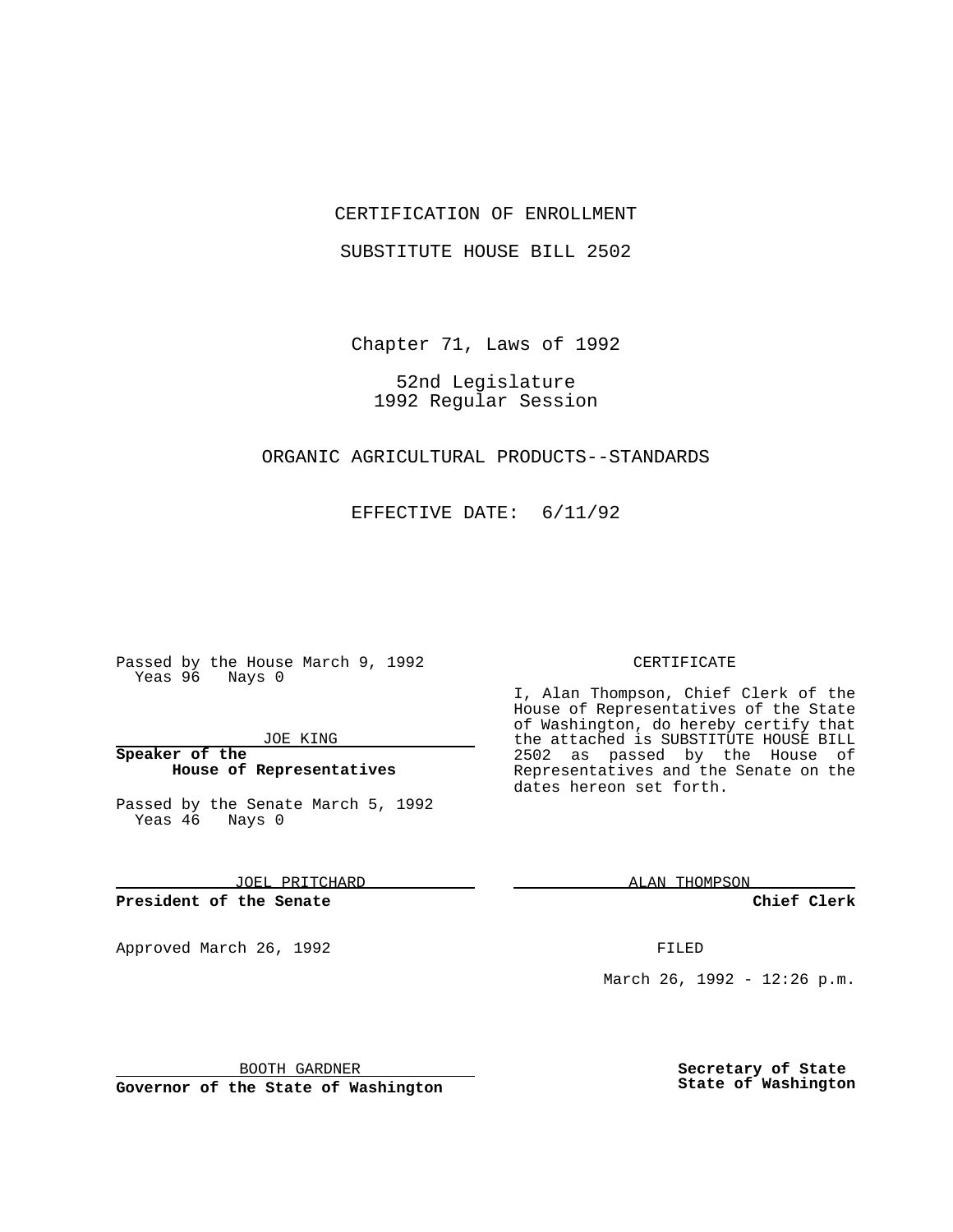# **SUBSTITUTE HOUSE BILL 2502** \_\_\_\_\_\_\_\_\_\_\_\_\_\_\_\_\_\_\_\_\_\_\_\_\_\_\_\_\_\_\_\_\_\_\_\_\_\_\_\_\_\_\_\_\_\_\_

\_\_\_\_\_\_\_\_\_\_\_\_\_\_\_\_\_\_\_\_\_\_\_\_\_\_\_\_\_\_\_\_\_\_\_\_\_\_\_\_\_\_\_\_\_\_\_

## AS AMENDED BY THE SENATE

Passed Legislature - 1992 Regular Session

#### **State of Washington 52nd Legislature 1992 Regular Session**

**By** House Committee on Agriculture & Rural Development (originally sponsored by Representatives R. Johnson, Chandler, McLean, Rayburn, Miller, Paris, Lisk, Spanel, Rasmussen and P. Johnson; by request of Department of Agriculture)

Read first time 02/07/92.

 AN ACT Relating to organic products; amending RCW 15.86.010, 15.86.020, 15.86.030, 15.86.031, 15.86.050, 15.86.060, and 15.86.070; reenacting and amending RCW 42.17.310; and adding new sections to chapter 15.86 RCW.

5 BE IT ENACTED BY THE LEGISLATURE OF THE STATE OF WASHINGTON:

6 **Sec. 1.** RCW 15.86.010 and 1985 c 247 s 1 are each amended to read 7 as follows:

 The legislature recognizes a public benefit in establishing 9 standards for ((food)) agricultural products marketed and labeled using the term "organic" or a derivative of the term "organic." Such standards shall also facilitate the development of out-of-state markets for Washington food grown by organic methods.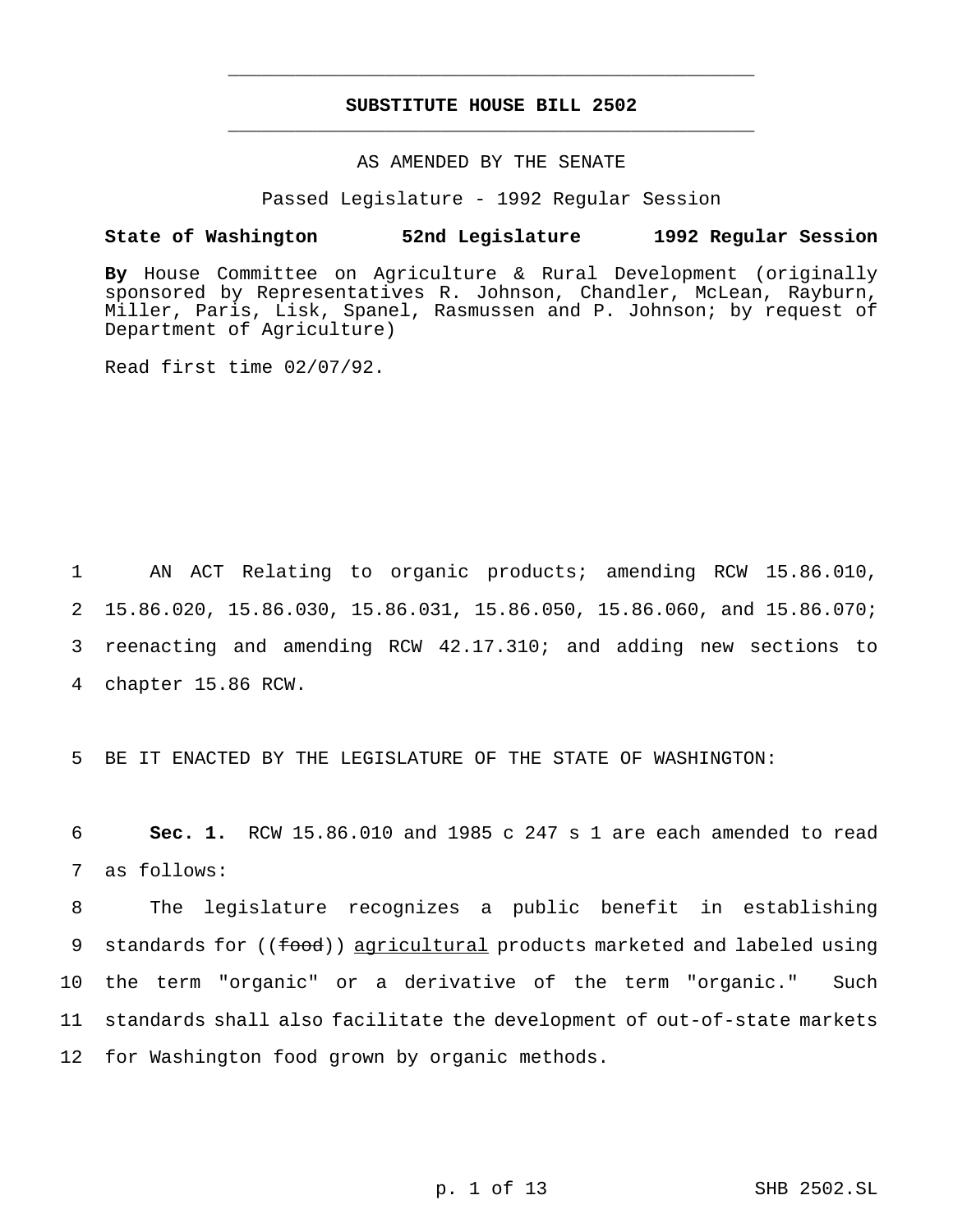**Sec. 2.** RCW 15.86.020 and 1989 c 354 s 32 are each amended to read as follows:

 Unless the context clearly requires otherwise, the definitions in this section apply throughout this chapter.

 (1) "Director" means the director of the department of agriculture or the director's designee.

7 (2) "Organic food" means any ((food)) agricultural product, including meat, dairy, and beverage, that is marketed using the term organic or any derivative of organic, other than the phrase "transition to organic food," in its labeling or advertising.

 (3) "Producer" means any person or organization who or which 12  $((a+))$  grows, raises, or produces  $((a - food))$  an agricultural 13 product( $(i \cdot$  and  $(b)$  sells the food product as, or offers it for sale as, 14 an organic food)).

15 (4) "Vendor" means anyone who sells or arranges the sale of organic food to the consumer or another vendor.

 (5) "Transition to organic food" means any food product that satisfies all of the requirements of organic food except the time requirements and satisfied all of the requirements of RCW 15.86.031.

 (6) "Organic certifying agent" means any third-party certification organization that is recognized by the director by rule as being one 22 which imposes, for certification, standards consistent with this 23 chapter.

 (7) "Processor" means any person engaged in the canning, freezing, 25 drying, dehydrating, cooking, pressing, powdering, packaging, baking, heating, mixing, grinding, churning, separating, extracting, cutting, fermenting, eviscerating, preserving, jarring, or otherwise processing 28 organic food.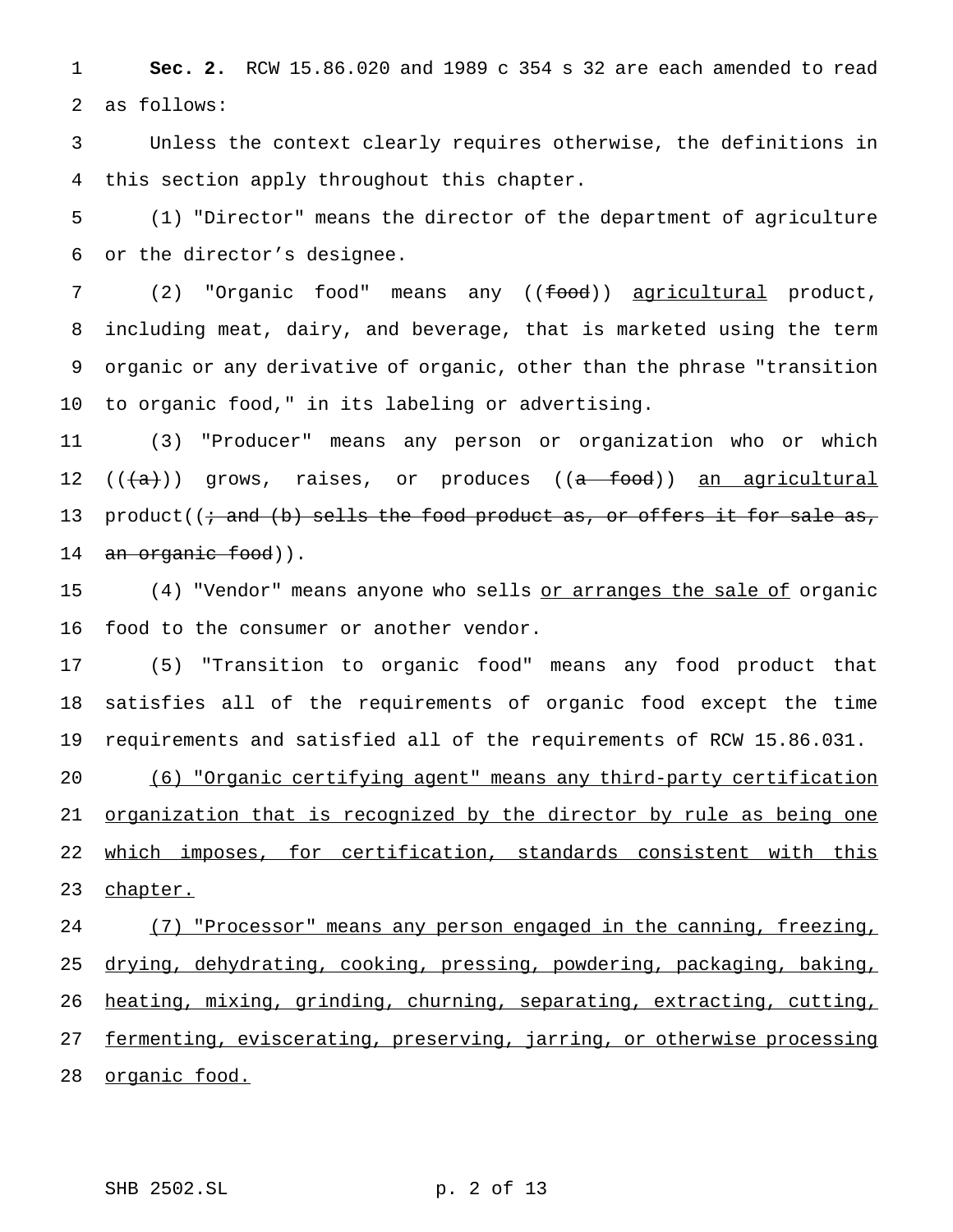1 (8) "Person" means any natural person, firm, partnership, exchange, 2 association, trustee, receiver, corporation, and any member, officer, 3 or employee thereof or assignee for the benefit of creditors.

4 (9) "Department" means the state department of agriculture.

5 (10) "Represent" means to hold out as or to advertise.

6 (11) "Sale" means selling, offering for sale, holding for sale, 7 preparing for sale, trading, bartering, offering a gift as an 8 inducement for sale of, and advertising for sale in any media.

9 **Sec. 3.** RCW 15.86.030 and 1989 c 354 s 30 are each amended to read 10 as follows:

11 To be labeled, sold, or represented as an organic food, a product 12 shall be produced with only those materials and practices approved 13 under RCW 15.86.060. A producer, processor, or a vendor shall not 14 represent, sell, or offer for sale any food product with the 15 representation that the product is an organic food if the producer $<sub>L</sub>$ </sub> 16 processor, or vendor knows, or in the case of a producer or processor 17 has reason to know, that the food has been grown, raised, or produced 18 with the use of any ((<del>of the following substances: (1) Fertilizers but</del> 19 excluding manures and other natural fertilizers; (2) any of the 20 following when manufactured by man: Pesticides, hormones, antibiotics, 21 or growth stimulants but excluding Bacillus thuringensis and other 22 natural pesticides; (3) arsenicals; or (4) similar substances)) 23 prohibited materials listed by the director under RCW 15.86.060. ((A)) 24 Organic animal products shall be considered as "grown, raised, or 25 produced" with a substance listed by the director under RCW 15.86.060 26 if the substance has been applied to the plants, soil, water, or 27 animal, on or in which the organic animal product is being produced 28 during such time frame as specified by the director by rule. Other 29 food products shall be considered as "grown, raised, or produced" with

p. 3 of 13 SHB 2502.SL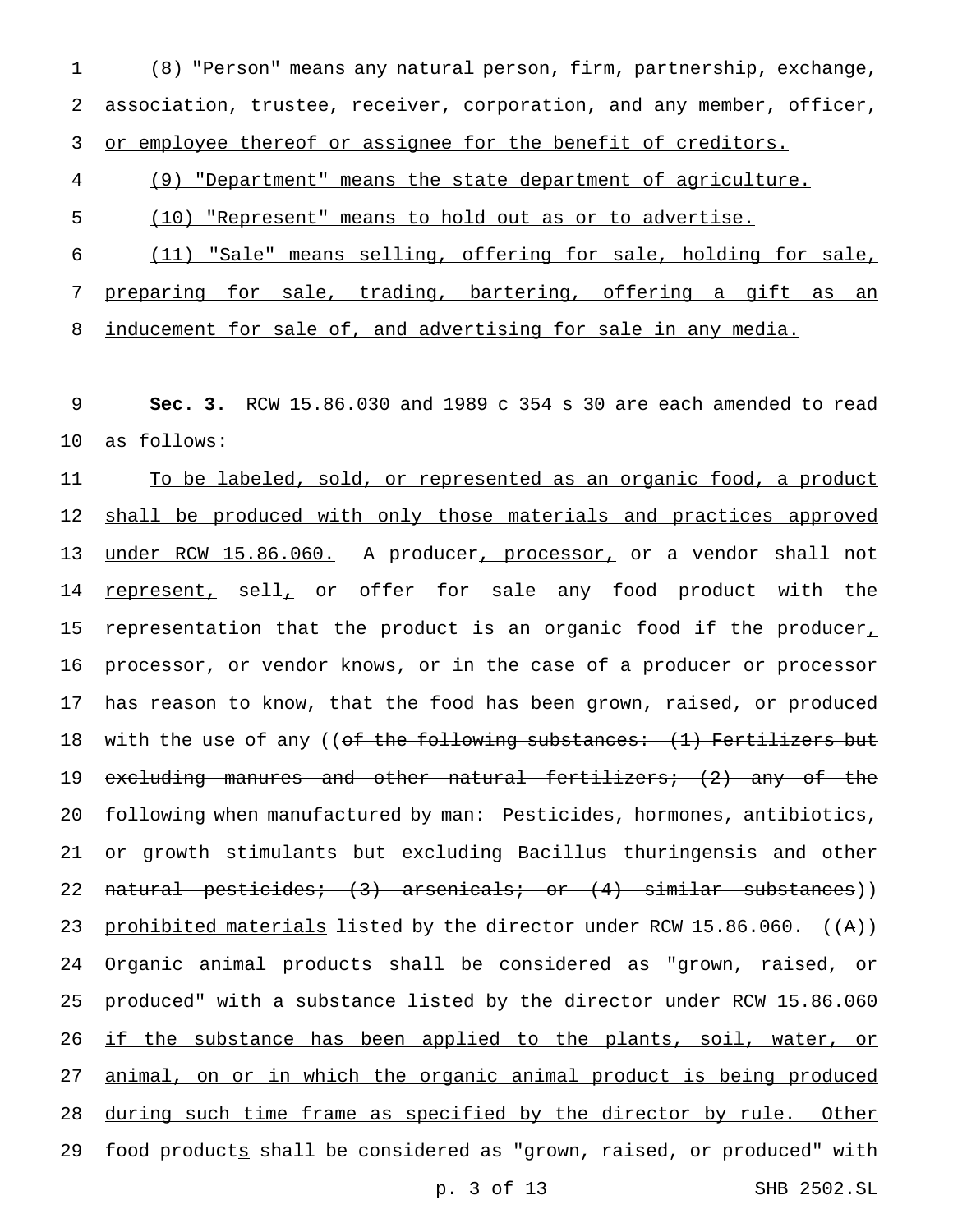1 a substance ((specified in this section or)) listed by the director 2 under RCW 15.86.060 if the substance is applied to the plants, soil, or 3 water, on or in which the food product is being produced at any time 4 ((before)) from three years before harvest to the final sale to retail 5 purchasers.

6 **Sec. 4.** RCW 15.86.031 and 1989 c 354 s 31 are each amended to read 7 as follows:

 (1) ((Beginning January 1, 1991, it shall be unlawful to sell or 9 offer for sale as organic food, products that have been grown, raised, or produced if harvest of the food product occurs within two years of 11 the most recent use of any prohibited pesticide, herbicide, or fungicide and two years after the most recent use of a prohibited fertilizer.

14 (2) Beginning January 1, 1992,)) Except as provided in section 9 of 15 this act, it shall be unlawful to represent, sell, or offer for sale as 16 organic food, products that have been grown, raised, or produced if 17 harvest of the food product occurs within three years of the most 18 recent use of any prohibited ((pesticide, herbicide, or fungicide and 19 two years after the most recent use of a prohibited fertilizer)) 20 substance as listed by the director under RCW 15.86.060.

21 ( $(\frac{1}{3})$  Beginning January 1, 1990,)) (2) Food products may be sold as 22 "transition to organic food" if they have had no applications of 23 prohibited substances within one year before harvest of the food crop. 24 ((The products must specify first or second-year transition on their  $25$   $\pm abels.$ 

26  $(4)$ ) (3) No out-of-state products shall be labeled or sold as 27 organic without having first received an organic certification ((in the 28 state of origin)) from an organic certifying agent meeting all 29 requirements established under this chapter.

SHB 2502.SL p. 4 of 13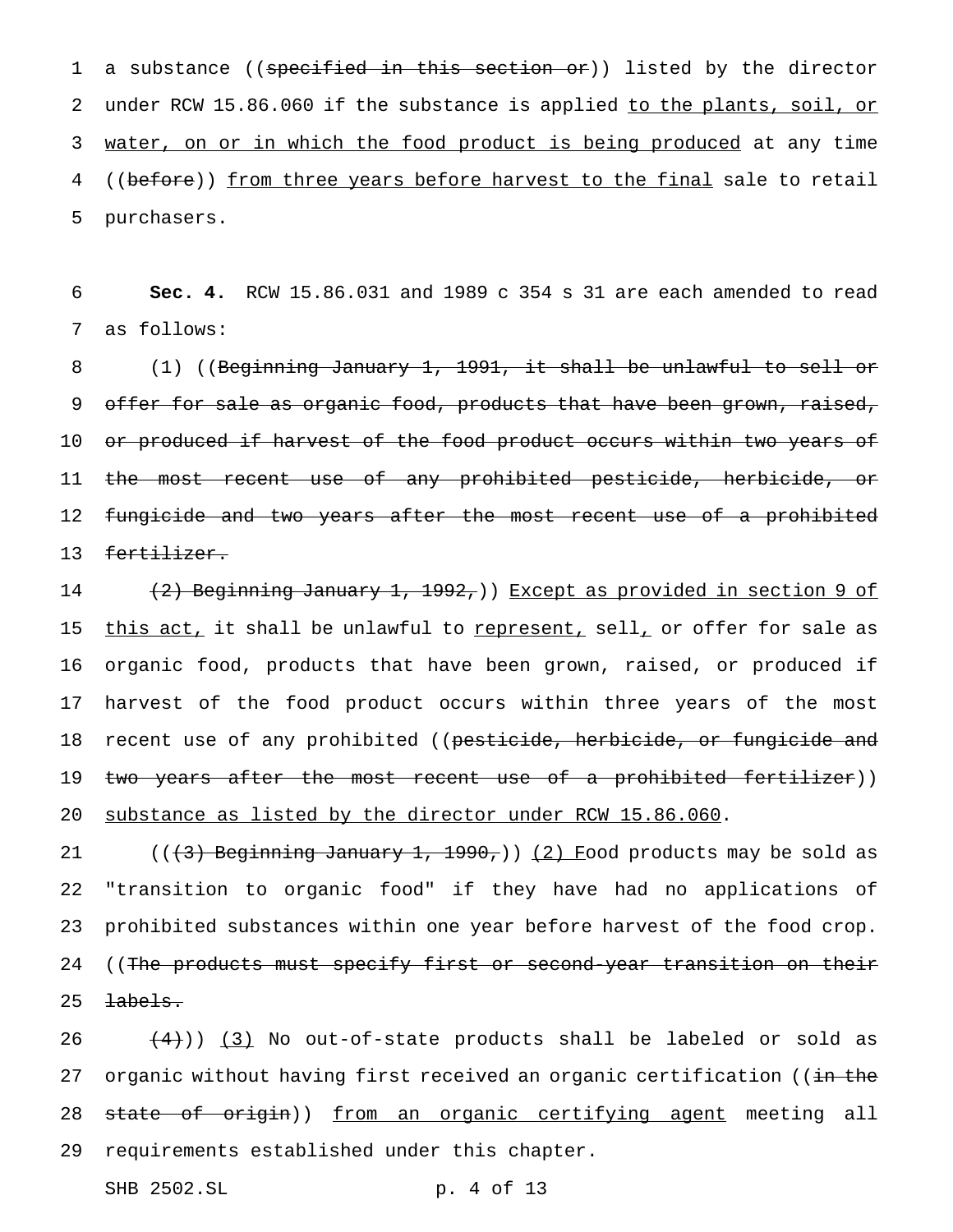1 **Sec. 5.** RCW 15.86.050 and 1985 c 247 s 5 are each amended to read 2 as follows:

3 A producer shall not sell to a vendor or processor any food product 4 which the producer represents as an organic food unless before the sale 5 the producer provides the vendor or processor with an organic food 6 certificate or a sworn statement that the producer has grown, raised, 7 or produced the product in conformance with ((RCW 15.86.030)) this 8 chapter.

 NEW SECTION. **Sec. 6.** LABELING OF ORGANIC FOOD PRODUCTS. Organic food products handled, processed, sold, offered for sale, advertised, or represented shall be labeled as organic on all invoices, boxes, bins, and other packaging and documentation associated with the product. All organic food products sold or processed in the state shall have recordkeeping sufficient to track the product to the farm where the food was grown, raised, or produced.

16 **Sec. 7.** RCW 15.86.060 and 1985 c 247 s 6 are each amended to read 17 as follows:

18 (1) The director shall adopt such rules and regulations, in 19 conformity with chapter 34.05 RCW, as the director believes are 20 appropriate for the proper administration of this chapter.

21 (2) ((Whenever the director believes it appropriate to protect the 22 interest of consumers of organic foods, the director shall add to the 23 list of substances that may not be included in organic foods under this 24 chapter.)) The director shall establish a list of approved substances 25 that may be used in the production, processing, and handling of organic 26 food. This list shall:

27 (a) Approve the use of natural substances except for specific 28 natural substances that may not be used in the production and handling

p. 5 of 13 SHB 2502.SL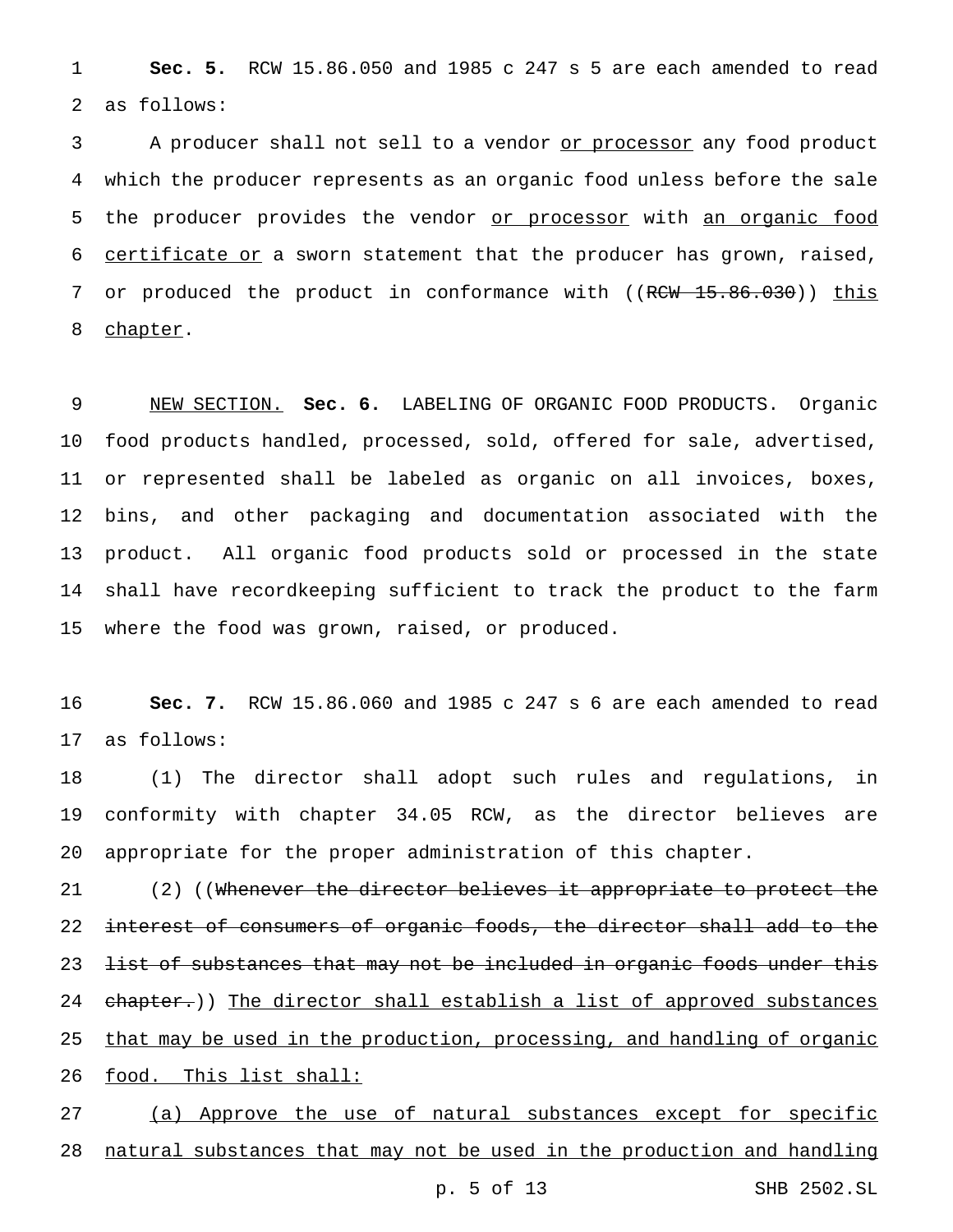of agricultural products labeled as organic because these substances would be harmful to human health or the environment and are 3 inconsistent with organic farming principles;

 (b) Prohibit the use of synthetic substances except for specific synthetic substances that may be used in the production and handling of agricultural products labeled as organic because these substances:

(i) Would not be harmful to human health or the environment;

 (ii) Are necessary to the production or handling of the 9 agricultural products;

(iii) Are consistent with organic farming principles; and

 (iv) Are used in the production of agricultural products and contain active synthetic ingredients in the following categories: 13 Copper and sulfur compounds; toxins derived from bacteria; pheromones; 14 soaps; horticultural oils; vitamins and minerals; livestock parasiticides and medicines; and production aids including netting, tree wraps and seals, insect traps, sticky barriers, row covers, and 17 equipment cleansers; or

(v) Are used in production and contain synthetic inert ingredients.

19 (3) The director shall issue orders to producers, processors, or 20 vendors whom  $((i+))$  he or she finds are violating any provision of this chapter, or rules or regulations adopted under this chapter, to cease their violations and desist from future violations. Whenever the 23 director finds that a producer, processor, or vendor has committed a violation, the director shall impose on and collect from the violator a civil fine not exceeding the total of the following amounts: (a) The state's estimated costs of investigating and taking appropriate administrative and enforcement actions in respect to the violation; and (b) one thousand dollars.

 (4) The director may deny, suspend, or revoke a certification provided for in this chapter if he or she determines that an applicant SHB 2502.SL p. 6 of 13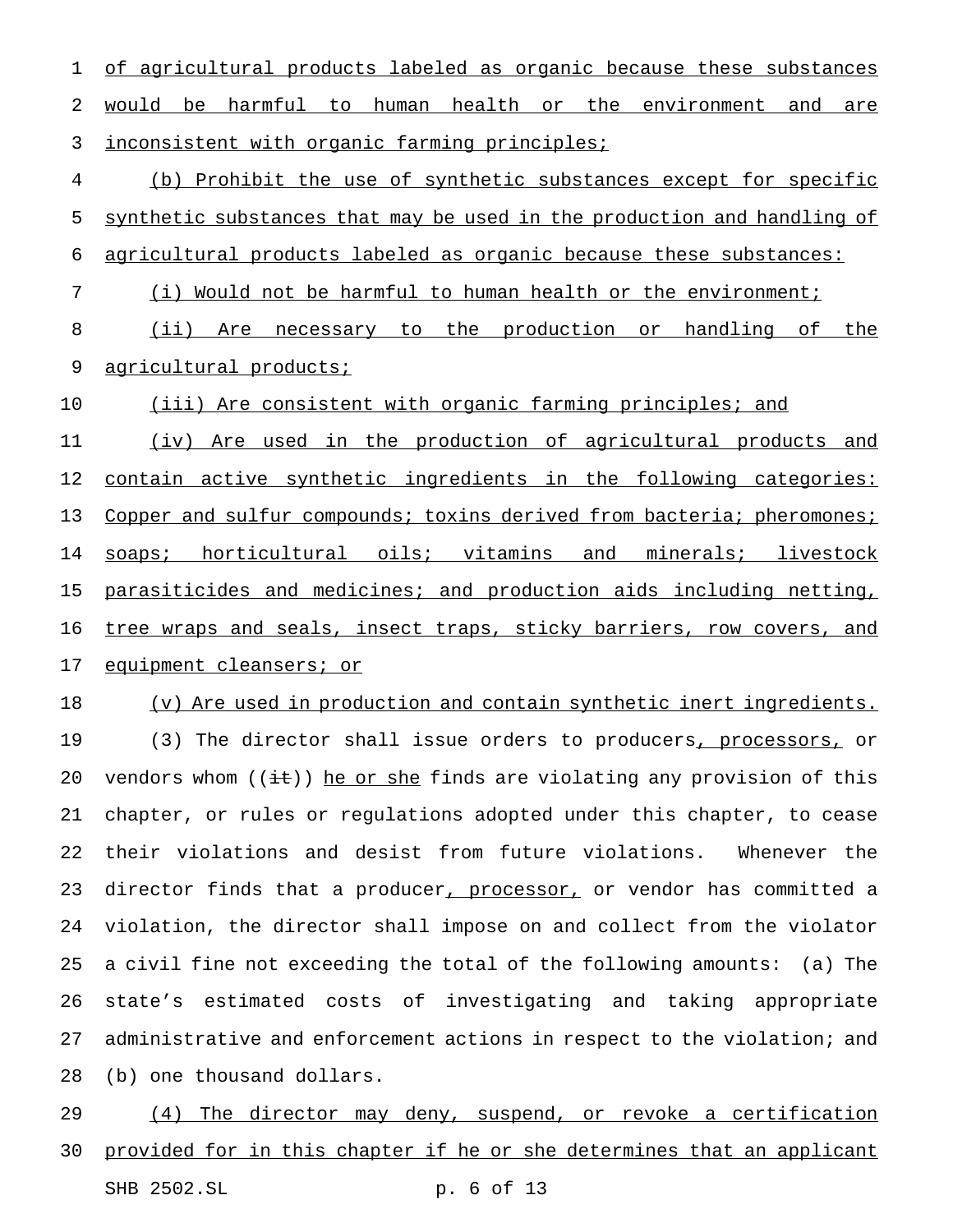or certified person has violated this chapter or rules adopted under  $i$ t.

 NEW SECTION. **Sec. 8.** MANDATORY CERTIFICATION AND REGISTRATION. (1) It is unlawful for any person to sell, offer for sale, or process any agricultural product within this state with an organic label unless that person is certified under this chapter by the department or an official organic certifying agent.

 (2) Subsection (1) of this section shall not apply to (a) final retailers of organic food that do not process organic food products or (b) producers who sell no more than five thousand dollars annually in value of agricultural products directly to consumers.

 NEW SECTION. **Sec. 9.** TOLERANCE LEVELS FOR ORGANIC FOOD. (1) An agricultural product that is being grown, raised, or produced under the provisions of this chapter may not be labeled, sold, or represented as organic if during the course of the crop year it is subjected to drift of materials not on the approved substances list as established by the director under RCW 15.86.060.

 An agricultural product that is being grown, raised, or produced under the provisions of this chapter and is subjected to drift of prohibited materials may be labeled or sold as organic in the subsequent crop year as long as the tolerance levels of prohibited materials do not exceed the levels stated in subsection (2) of this section.

 (2) An agricultural product that is being grown, raised, or produced under the provisions of this chapter and contains residues of materials not on the approved substances list established by the director under RCW 15.86.060 in excess of five percent of the United States environmental protection agency tolerance level or, where there

p. 7 of 13 SHB 2502.SL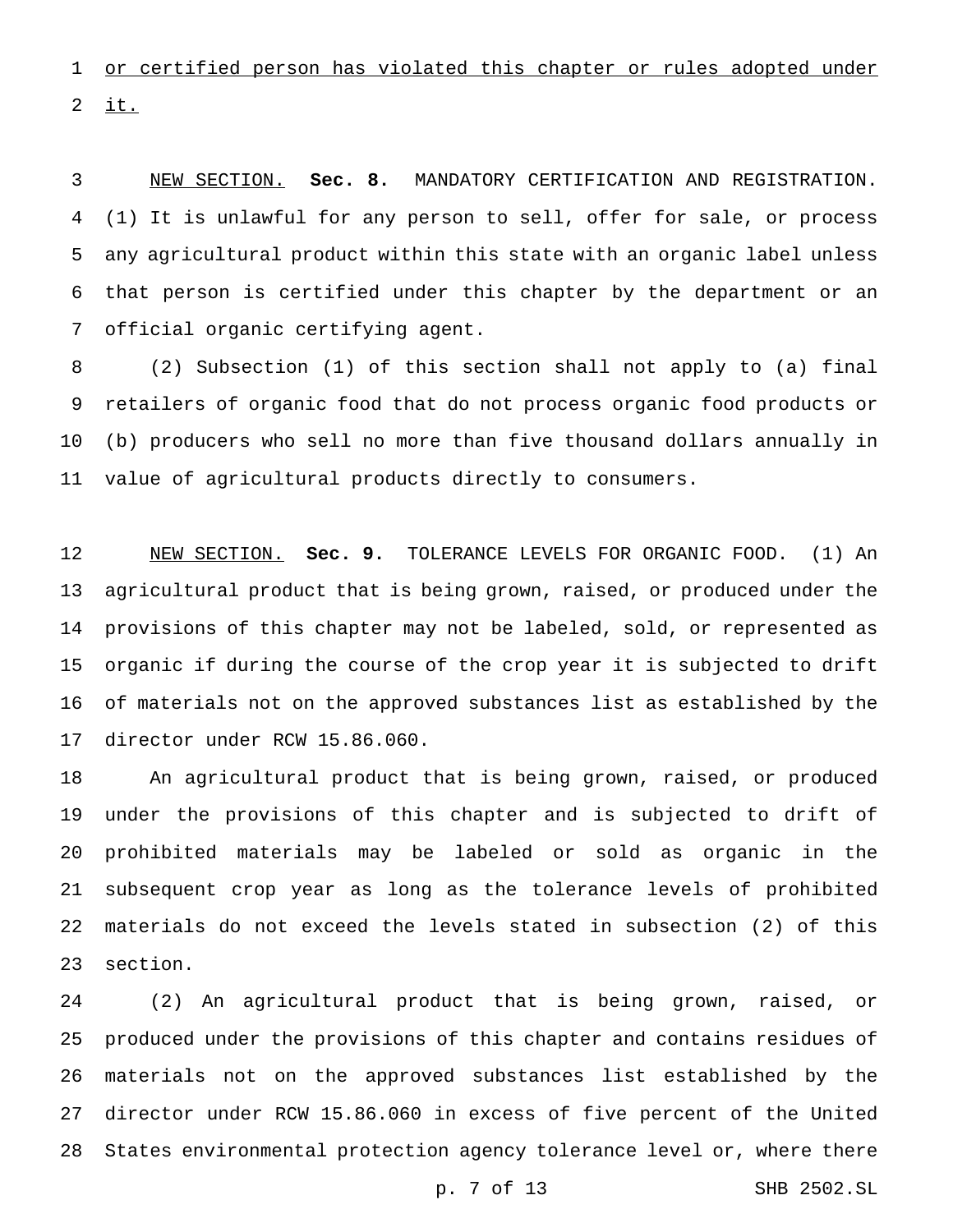is no tolerance level, five percent of the United States food and drug administration action level may not be labeled, sold, or represented as organic.

 **Sec. 10.** RCW 15.86.070 and 1989 c 354 s 34 are each amended to read as follows:

 The director may adopt rules establishing a certification program 7 for producers  $((and))_{L}$  processors, and vendors of organic or transition to organic food. The rules may govern, but are not limited to governing: The number and scheduling of on-site visits, both announced and unannounced, by certification personnel; recordkeeping requirements; and the submission of product samples for chemical analysis. The rules shall include a fee schedule that will provide for 13 the recovery of the full cost of the ((<del>inspection</del>)) <u>organic food</u> program. Fees collected under this section shall be deposited in an account within the agricultural local fund and the revenue from such fees shall be used solely for carrying out the provisions of this section, and no appropriation is required for disbursement from the fund. The director may employ such personnel as are necessary to carry out the provisions of this section.

 NEW SECTION. **Sec. 11.** (1) Except as provided in subsection (2) of this section, the department shall keep confidential any business related information obtained under this chapter concerning an entity certified under this chapter or an applicant for such certification and such information shall be exempt from public inspection and copying under chapter 42.17 RCW.

 (2) Applications for certification under this chapter and laboratory analyses pertaining to that certification shall be available for public inspection and copying.

```
SHB 2502.SL p. 8 of 13
```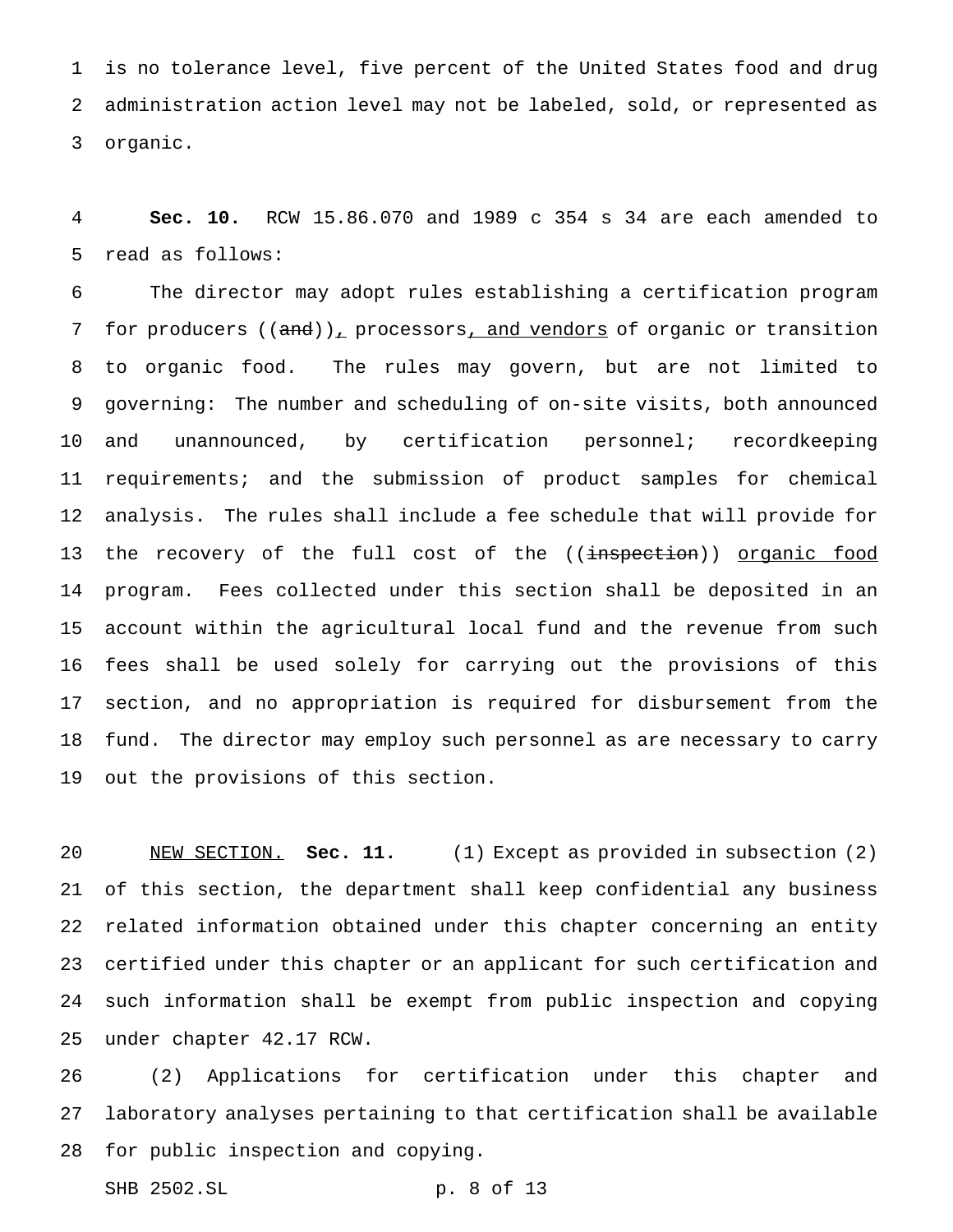**Sec. 12.** RCW 42.17.310 and 1991 c 301 s 13, 1991 c 87 s 13, and 1991 c 23 s 10 are each reenacted and amended to read as follows: (1) The following are exempt from public inspection and copying: (a) Personal information in any files maintained for students in public schools, patients or clients of public institutions or public health agencies, or welfare recipients.

 (b) Personal information in files maintained for employees, appointees, or elected officials of any public agency to the extent that disclosure would violate their right to privacy.

 (c) Information required of any taxpayer in connection with the assessment or collection of any tax if the disclosure of the information to other persons would (i) be prohibited to such persons by RCW 82.32.330 or (ii) violate the taxpayer's right to privacy or result in unfair competitive disadvantage to the taxpayer.

 (d) Specific intelligence information and specific investigative records compiled by investigative, law enforcement, and penology agencies, and state agencies vested with the responsibility to discipline members of any profession, the nondisclosure of which is essential to effective law enforcement or for the protection of any person's right to privacy.

 (e) Information revealing the identity of persons who file complaints with investigative, law enforcement, or penology agencies, other than the public disclosure commission, if disclosure would endanger any person's life, physical safety, or property. If at the time the complaint is filed the complainant indicates a desire for disclosure or nondisclosure, such desire shall govern. However, all complaints filed with the public disclosure commission about any elected official or candidate for public office must be made in writing and signed by the complainant under oath.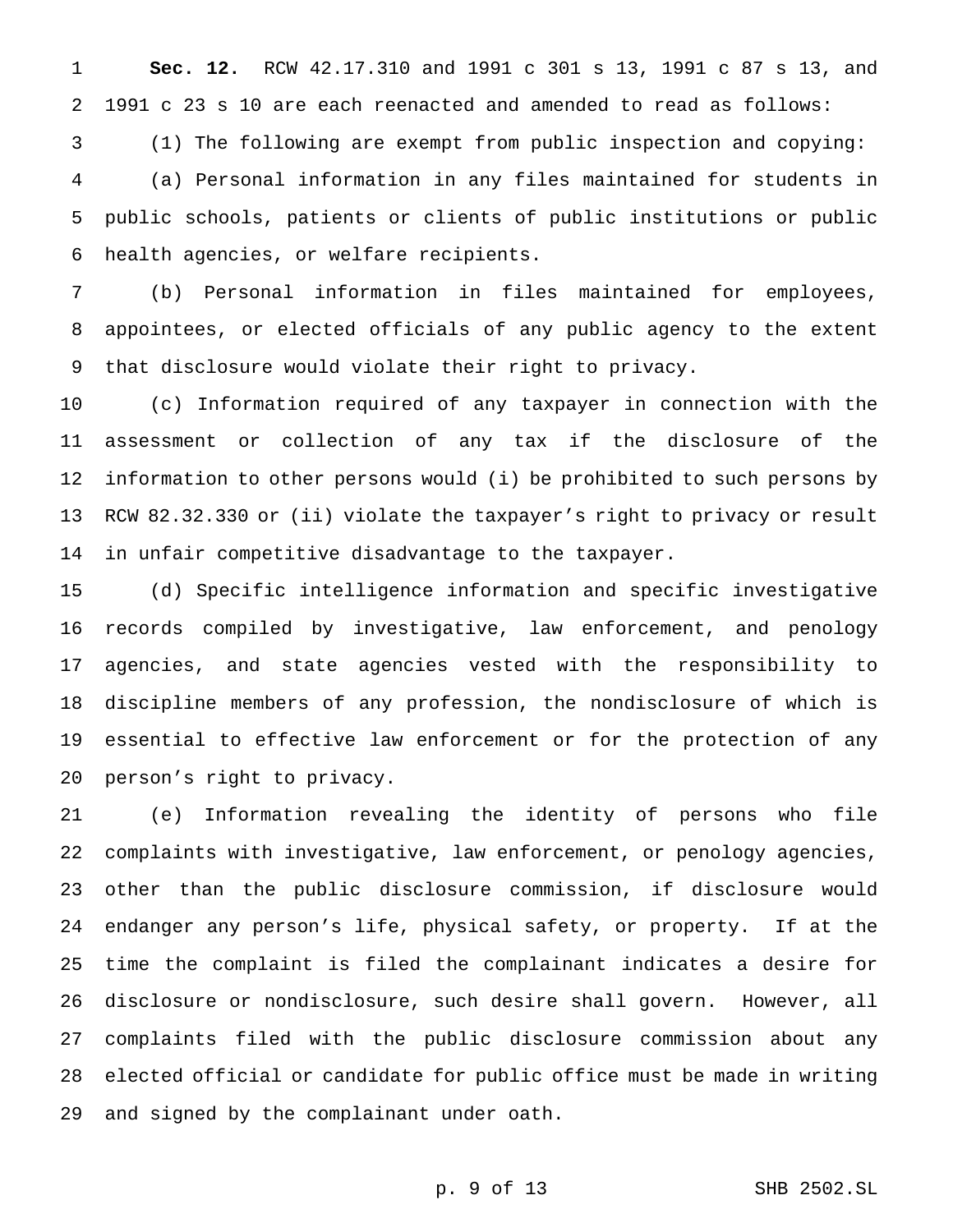(f) Test questions, scoring keys, and other examination data used to administer a license, employment, or academic examination.

 (g) Except as provided by chapter 8.26 RCW, the contents of real estate appraisals, made for or by any agency relative to the acquisition or sale of property, until the project or prospective sale is abandoned or until such time as all of the property has been acquired or the property to which the sale appraisal relates is sold, but in no event shall disclosure be denied for more than three years after the appraisal.

 (h) Valuable formulae, designs, drawings, and research data obtained by any agency within five years of the request for disclosure when disclosure would produce private gain and public loss.

 (i) Preliminary drafts, notes, recommendations, and intra-agency memorandums in which opinions are expressed or policies formulated or recommended except that a specific record shall not be exempt when publicly cited by an agency in connection with any agency action.

 (j) Records which are relevant to a controversy to which an agency is a party but which records would not be available to another party under the rules of pretrial discovery for causes pending in the superior courts.

 (k) Records, maps, or other information identifying the location of archaeological sites in order to avoid the looting or depredation of such sites.

 (l) Any library record, the primary purpose of which is to maintain control of library materials, or to gain access to information, which discloses or could be used to disclose the identity of a library user. (m) Financial information supplied by or on behalf of a person, firm, or corporation for the purpose of qualifying to submit a bid or proposal for (a) a ferry system construction or repair contract as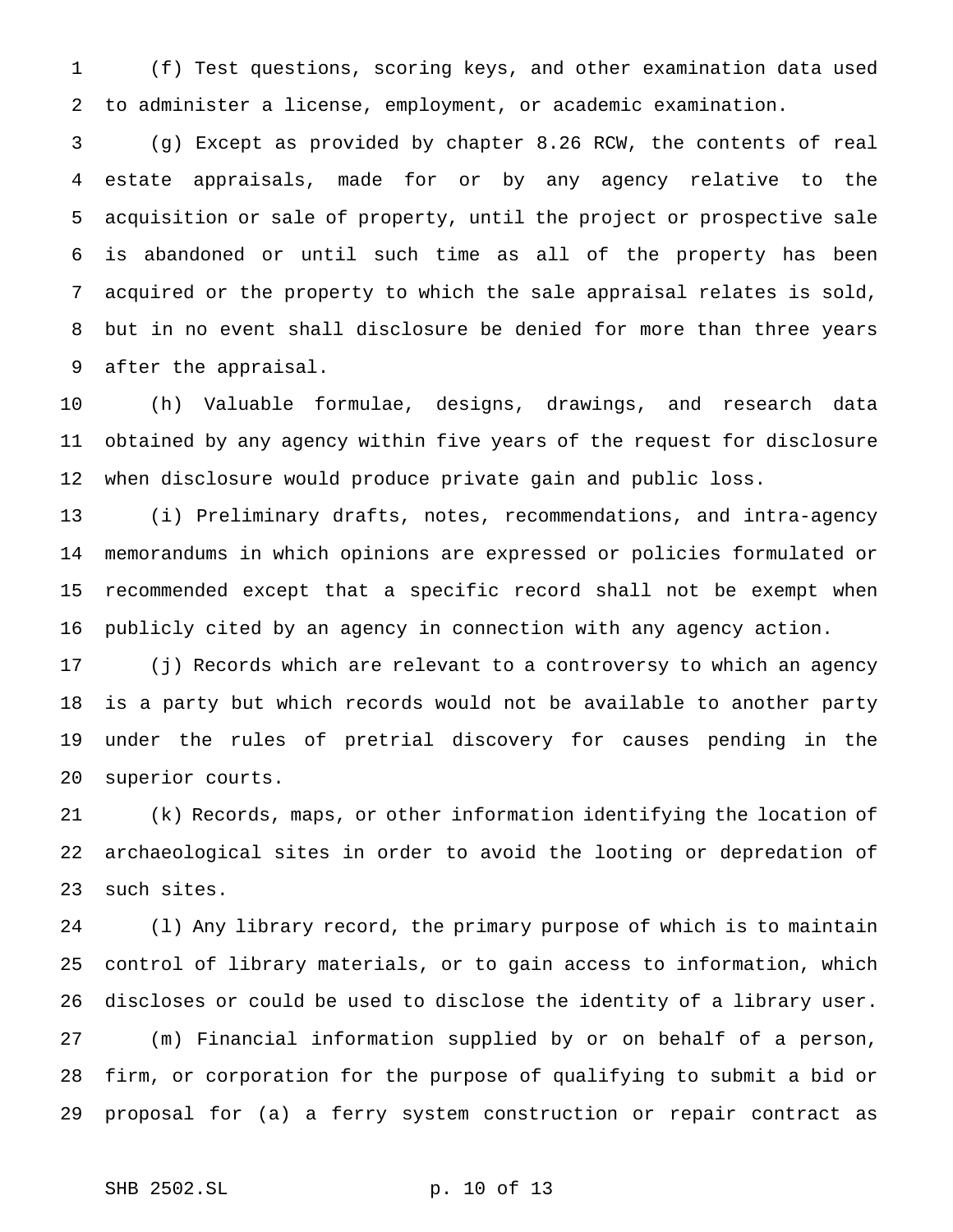required by RCW 47.60.680 through 47.60.750 or (b) highway construction or improvement as required by RCW 47.28.070.

 (n) Railroad company contracts filed with the utilities and transportation commission under RCW 81.34.070, except that the summaries of the contracts are open to public inspection and copying as otherwise provided by this chapter.

 (o) Financial and commercial information and records supplied by private persons pertaining to export services provided pursuant to chapter 43.163 RCW and chapter 53.31 RCW.

 (p) Financial disclosures filed by private vocational schools under chapter 28C.10 RCW.

 (q) Records filed with the utilities and transportation commission or attorney general under RCW 80.04.095 that a court has determined are confidential under RCW 80.04.095.

 (r) Financial and commercial information and records supplied by businesses during application for loans or program services provided by chapter 43.163 RCW and chapters 43.31, 43.63A, and 43.168 RCW.

 (s) Membership lists or lists of members or owners of interests of units in timeshare projects, subdivisions, camping resorts, condominiums, land developments, or common-interest communities affiliated with such projects, regulated by the department of licensing, in the files or possession of the department.

 (t) All applications for public employment, including the names of applicants, resumes, and other related materials submitted with respect to an applicant.

 (u) The residential addresses and residential telephone numbers of employees or volunteers of a public agency which are held by the agency in personnel records, employment or volunteer rosters, or mailing lists of employees or volunteers.

p. 11 of 13 SHB 2502.SL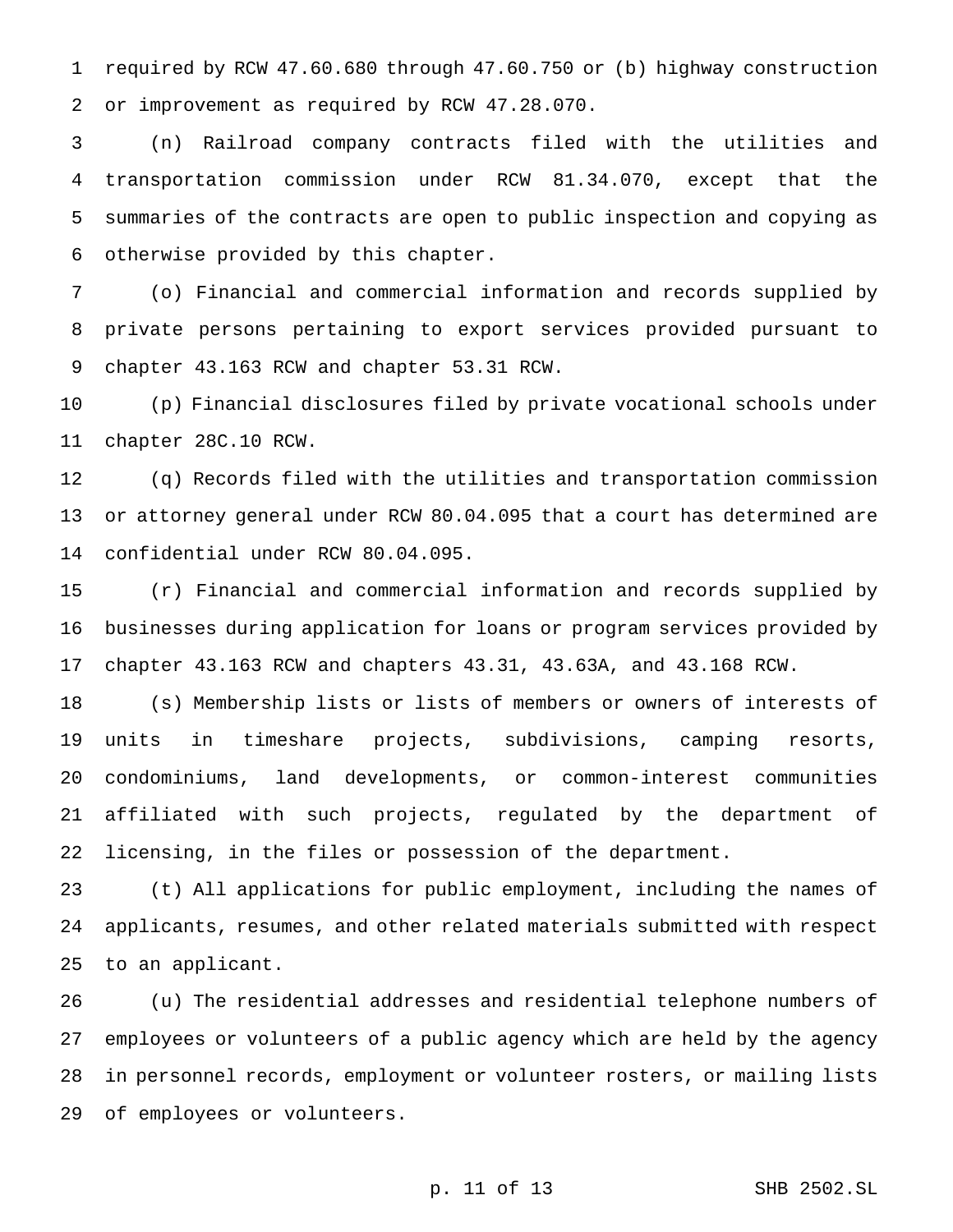(v) The residential addresses and residential telephone numbers of the customers of a public utility contained in the records or lists held by the public utility of which they are customers.

 (w) Information obtained by the board of pharmacy as provided in RCW 69.45.090.

 (x) Information obtained by the board of pharmacy or the department of health and its representatives as provided in RCW 69.41.044, 69.41.280, and 18.64.420.

 (y) Financial information, business plans, examination reports, and any information produced or obtained in evaluating or examining a business and industrial development corporation organized or seeking certification under chapter 31.24 RCW.

 (z) Financial and commercial information supplied to the state investment board by any person when the information relates to the investment of public trust or retirement funds and when disclosure would result in loss to such funds or in private loss to the providers of this information.

 (aa) Financial and valuable trade information under RCW 51.36.120. (bb) Client records maintained by an agency that is a domestic violence program as defined in RCW 70.123.020 or a rape crisis center as defined in RCW 70.125.030.

 (cc) Business related information protected from public inspection 23 and copying under section 11 of this act.

24 (2) Except for information described in subsection  $(1)(c)(i)$  of this section and confidential income data exempted from public inspection pursuant to RCW 84.40.020, the exemptions of this section are inapplicable to the extent that information, the disclosure of which would violate personal privacy or vital governmental interests, can be deleted from the specific records sought. No exemption may be